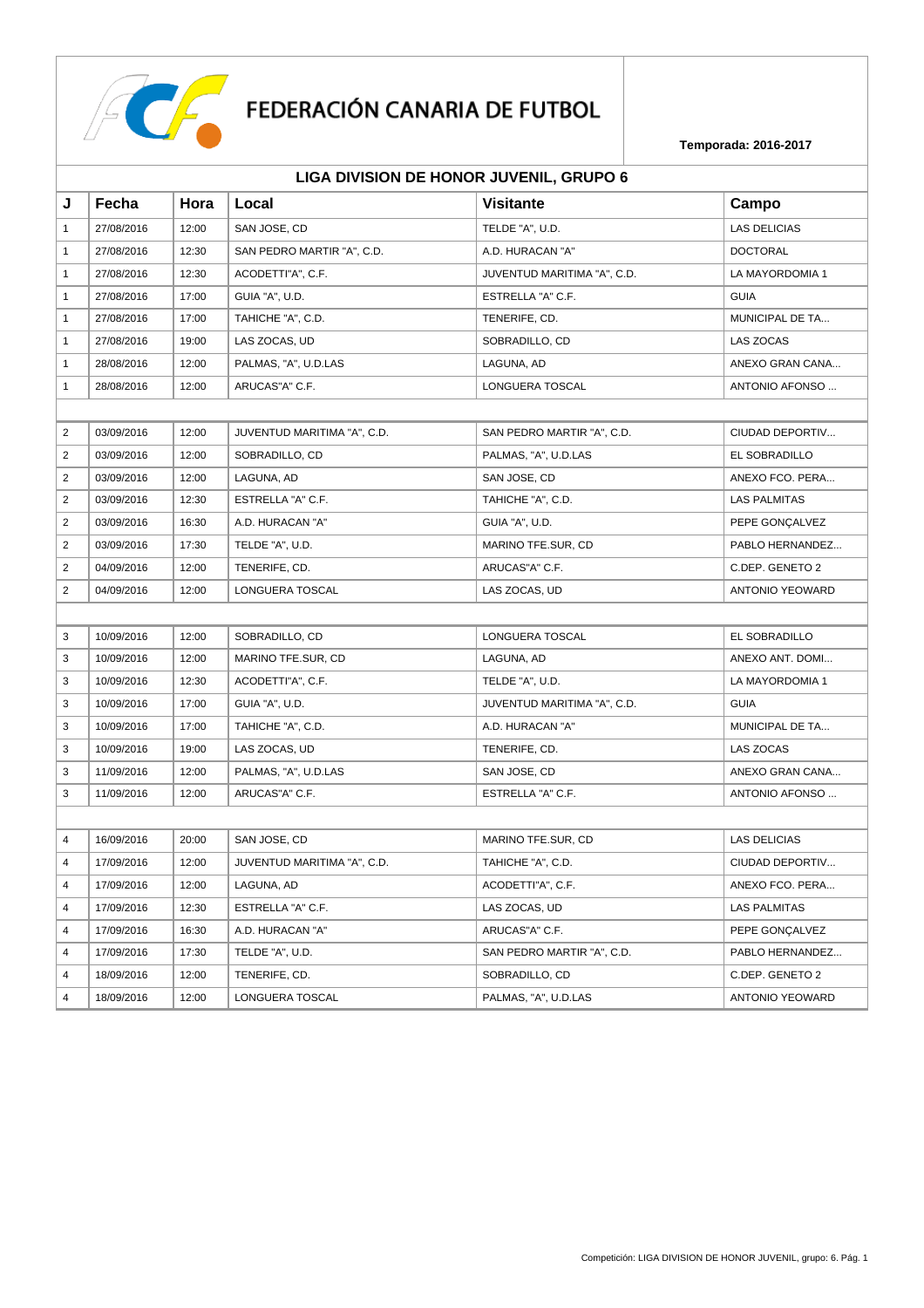

| J              | Fecha      | Hora  | Local                       | <b>Visitante</b>            | Campo                  |
|----------------|------------|-------|-----------------------------|-----------------------------|------------------------|
| 5              | 24/09/2016 | 12:00 | SOBRADILLO, CD              | ESTRELLA "A" C.F.           | EL SOBRADILLO          |
| 5              | 24/09/2016 | 12:30 | SAN PEDRO MARTIR "A", C.D.  | LAGUNA, AD                  | <b>DOCTORAL</b>        |
| 5              | 24/09/2016 | 12:30 | ACODETTI"A", C.F.           | SAN JOSE, CD                | LA MAYORDOMIA 1        |
| 5              | 24/09/2016 | 17:00 | GUIA "A", U.D.              | TELDE "A", U.D.             | <b>GUIA</b>            |
| 5              | 24/09/2016 | 17:00 | LAS ZOCAS, UD               | A.D. HURACAN "A"            | LAS ZOCAS              |
| 5              | 25/09/2016 | 12:00 | PALMAS, "A", U.D.LAS        | MARINO TFE.SUR. CD          | ANEXO GRAN CANA        |
| 5              | 25/09/2016 | 12:00 | ARUCAS"A" C.F.              | JUVENTUD MARITIMA "A", C.D. | ANTONIO AFONSO         |
| 5              | 25/09/2016 | 12:00 | <b>LONGUERA TOSCAL</b>      | TENERIFE, CD.               | ANTONIO YEOWARD        |
|                |            |       |                             |                             |                        |
| 6              | 01/10/2016 | 12:00 | JUVENTUD MARITIMA "A", C.D. | LAS ZOCAS, UD               | CIUDAD DEPORTIV        |
| 6              | 01/10/2016 | 12:00 | TENERIFE, CD.               | PALMAS, "A", U.D.LAS        | C.DEP. GENETO 2        |
| 6              | 01/10/2016 | 12:00 | SAN JOSE, CD                | SAN PEDRO MARTIR "A", C.D.  | LAS DELICIAS           |
| 6              | 01/10/2016 | 12:00 | LAGUNA, AD                  | GUIA "A", U.D.              | ANEXO FCO. PERA        |
| 6              | 01/10/2016 | 12:00 | MARINO TFE.SUR, CD          | ACODETTI"A", C.F.           | ANEXO ANT. DOMI        |
| 6              | 01/10/2016 | 12:30 | ESTRELLA "A" C.F.           | LONGUERA TOSCAL             | <b>LAS PALMITAS</b>    |
| 6              | 01/10/2016 | 16:30 | A.D. HURACAN "A"            | SOBRADILLO, CD              | PEPE GONÇALVEZ         |
| 6              | 01/10/2016 | 17:30 | TELDE "A", U.D.             | TAHICHE "A", C.D.           | PABLO HERNANDEZ        |
|                |            |       |                             |                             |                        |
| $\overline{7}$ | 08/10/2016 | 12:00 | SOBRADILLO, CD              | JUVENTUD MARITIMA "A", C.D. | EL SOBRADILLO          |
| $\overline{7}$ | 08/10/2016 | 12:30 | SAN PEDRO MARTIR "A", C.D.  | MARINO TFE.SUR, CD          | <b>DOCTORAL</b>        |
| $\overline{7}$ | 08/10/2016 | 17:00 | GUIA "A", U.D.              | SAN JOSE, CD                | <b>GUIA</b>            |
| $\overline{7}$ | 08/10/2016 | 17:00 | TAHICHE "A", C.D.           | LAGUNA, AD                  | MUNICIPAL DE TA        |
| $\overline{7}$ | 09/10/2016 | 12:00 | PALMAS, "A", U.D.LAS        | ACODETTI"A", C.F.           | ANEXO GRAN CANA        |
| $\overline{7}$ | 09/10/2016 | 12:00 | ARUCAS"A" C.F.              | TELDE "A", U.D.             | ANTONIO AFONSO         |
| $\overline{7}$ | 09/10/2016 | 12:00 | TENERIFE, CD.               | ESTRELLA "A" C.F.           | C.DEP. GENETO 2        |
| $\overline{7}$ | 09/10/2016 | 12:00 | <b>LONGUERA TOSCAL</b>      | A.D. HURACAN "A"            | <b>ANTONIO YEOWARD</b> |
|                |            |       |                             |                             |                        |
| 8              | 11/10/2016 | 21:00 | ESTRELLA "A" C.F.           | PALMAS, "A", U.D.LAS        | <b>LAS PALMITAS</b>    |
| 8              | 12/10/2016 | 12:00 | ACODETTI"A", C.F.           | SAN PEDRO MARTIR "A", C.D.  | LA MAYORDOMIA 1        |
| 8              | 12/10/2016 | 12:00 | A.D. HURACAN "A"            | TENERIFE, CD.               | PEPE GONÇALVEZ         |
| 8              | 12/10/2016 | 12:00 | JUVENTUD MARITIMA "A", C.D. | LONGUERA TOSCAL             | CIUDAD DEPORTIV        |
| 8              | 12/10/2016 | 12:00 | TELDE "A", U.D.             | LAS ZOCAS, UD               | PABLO HERNANDEZ        |
| 8              | 12/10/2016 | 12:00 | SAN JOSE, CD                | TAHICHE "A", C.D.           | LAS DELICIAS           |
| 8              | 12/10/2016 | 12:00 | LAGUNA, AD                  | ARUCAS"A" C.F.              | ANEXO FCO. PERA        |
| 8              | 12/10/2016 | 12:00 | MARINO TFE.SUR, CD          | GUIA "A", U.D.              | ANEXO ANT. DOMI        |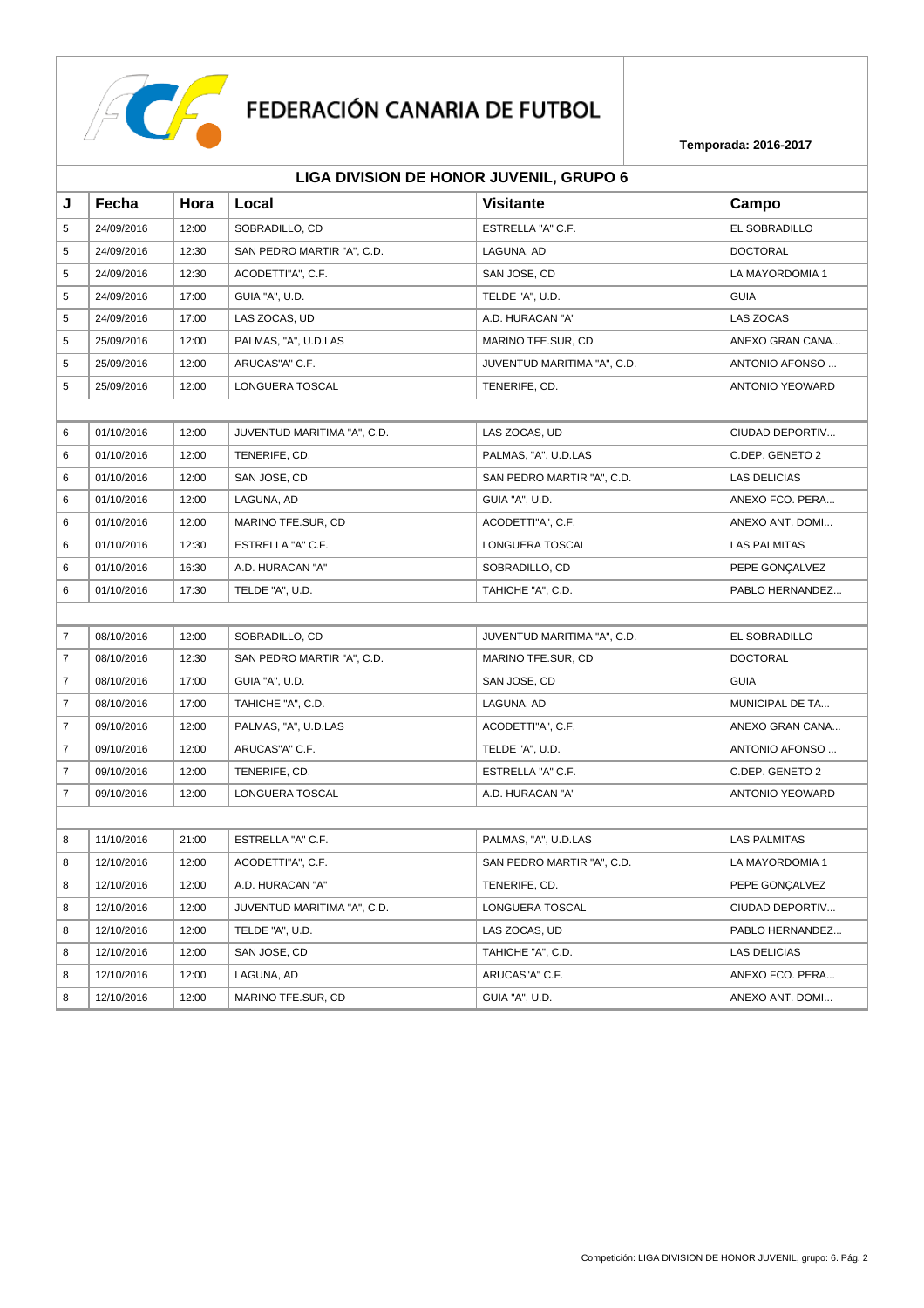

| J  | Fecha      | Hora  | Local                       | <b>Visitante</b>            | Campo                  |
|----|------------|-------|-----------------------------|-----------------------------|------------------------|
| 9  | 15/10/2016 | 12:00 | SOBRADILLO, CD              | TELDE "A", U.D.             | EL SOBRADILLO          |
| 9  | 15/10/2016 | 12:30 | ESTRELLA "A" C.F.           | A.D. HURACAN "A"            | <b>LAS PALMITAS</b>    |
| 9  | 15/10/2016 | 17:00 | GUIA "A", U.D.              | ACODETTI"A", C.F.           | <b>GUIA</b>            |
| 9  | 15/10/2016 | 17:00 | TAHICHE "A", C.D.           | MARINO TFE.SUR, CD          | MUNICIPAL DE TA        |
| 9  | 15/10/2016 | 19:00 | LAS ZOCAS, UD               | LAGUNA, AD                  | LAS ZOCAS              |
| 9  | 16/10/2016 | 12:00 | PALMAS, "A", U.D.LAS        | SAN PEDRO MARTIR "A", C.D.  | ANEXO GRAN CANA        |
| 9  | 16/10/2016 | 12:00 | ARUCAS"A" C.F.              | SAN JOSE, CD                | ANTONIO AFONSO         |
| 9  | 16/10/2016 | 12:00 | TENERIFE, CD.               | JUVENTUD MARITIMA "A", C.D. | C.DEP. GENETO 2        |
|    |            |       |                             |                             |                        |
| 10 | 21/10/2016 | 20:00 | SAN JOSE, CD                | LAS ZOCAS, UD               | <b>LAS DELICIAS</b>    |
| 10 | 22/10/2016 | 12:00 | JUVENTUD MARITIMA "A", C.D. | ESTRELLA "A" C.F.           | CIUDAD DEPORTIV        |
| 10 | 22/10/2016 | 12:00 | LAGUNA, AD                  | SOBRADILLO, CD              | ANEXO FCO. PERA        |
| 10 | 22/10/2016 | 12:00 | MARINO TFE.SUR, CD          | ARUCAS"A" C.F.              | ANEXO ANT. DOMI        |
| 10 | 22/10/2016 | 12:30 | SAN PEDRO MARTIR "A", C.D.  | GUIA "A", U.D.              | <b>DOCTORAL</b>        |
| 10 | 22/10/2016 | 12:30 | ACODETTI"A", C.F.           | TAHICHE "A", C.D.           | LA MAYORDOMIA 1        |
| 10 | 22/10/2016 | 16:30 | A.D. HURACAN "A"            | PALMAS, "A", U.D.LAS        | PEPE GONÇALVEZ         |
| 10 | 22/10/2016 | 17:30 | TELDE "A", U.D.             | LONGUERA TOSCAL             | PABLO HERNANDEZ        |
|    |            |       |                             |                             |                        |
| 11 | 29/10/2016 | 12:00 | SOBRADILLO, CD              | SAN JOSE, CD                | EL SOBRADILLO          |
| 11 | 29/10/2016 | 16:30 | A.D. HURACAN "A"            | JUVENTUD MARITIMA "A", C.D. | PEPE GONÇALVEZ         |
| 11 | 29/10/2016 | 17:00 | TAHICHE "A", C.D.           | SAN PEDRO MARTIR "A", C.D.  | MUNICIPAL DE TA        |
| 11 | 29/10/2016 | 19:00 | LAS ZOCAS, UD               | MARINO TFE.SUR, CD          | LAS ZOCAS              |
| 11 | 30/10/2016 | 12:00 | PALMAS, "A", U.D.LAS        | GUIA "A", U.D.              | ANEXO GRAN CANA        |
| 11 | 30/10/2016 | 12:00 | ARUCAS"A" C.F.              | ACODETTI"A", C.F.           | ANTONIO AFONSO         |
| 11 | 30/10/2016 | 12:00 | TENERIFE, CD.               | TELDE "A", U.D.             | C.DEP. GENETO 2        |
| 11 | 30/10/2016 | 12:00 | LONGUERA TOSCAL             | LAGUNA, AD                  | <b>ANTONIO YEOWARD</b> |
|    |            |       |                             |                             |                        |
| 12 | 01/11/2016 | 12:00 | SAN PEDRO MARTIR "A", C.D.  | ARUCAS"A" C.F.              | <b>DOCTORAL</b>        |
| 12 | 01/11/2016 | 12:00 | ACODETTI"A", C.F.           | LAS ZOCAS, UD               | LA MAYORDOMIA 1        |
| 12 | 01/11/2016 | 12:00 | $\vert$ GUIA "A", U.D.      | TAHICHE "A", C.D.           | <b>GUIA</b>            |
| 12 | 01/11/2016 | 12:00 | JUVENTUD MARITIMA "A", C.D. | PALMAS, "A", U.D.LAS        | CIUDAD DEPORTIV        |
| 12 | 01/11/2016 | 12:00 | TELDE "A", U.D.             | ESTRELLA "A" C.F.           | PABLO HERNANDEZ        |
| 12 | 01/11/2016 | 12:00 | SAN JOSE, CD                | LONGUERA TOSCAL             | LAS DELICIAS           |
| 12 | 01/11/2016 | 12:00 | LAGUNA, AD                  | TENERIFE, CD.               | ANEXO FCO. PERA        |
| 12 | 01/11/2016 | 12:00 | MARINO TFE.SUR, CD          | SOBRADILLO, CD              | ANEXO ANT. DOMI        |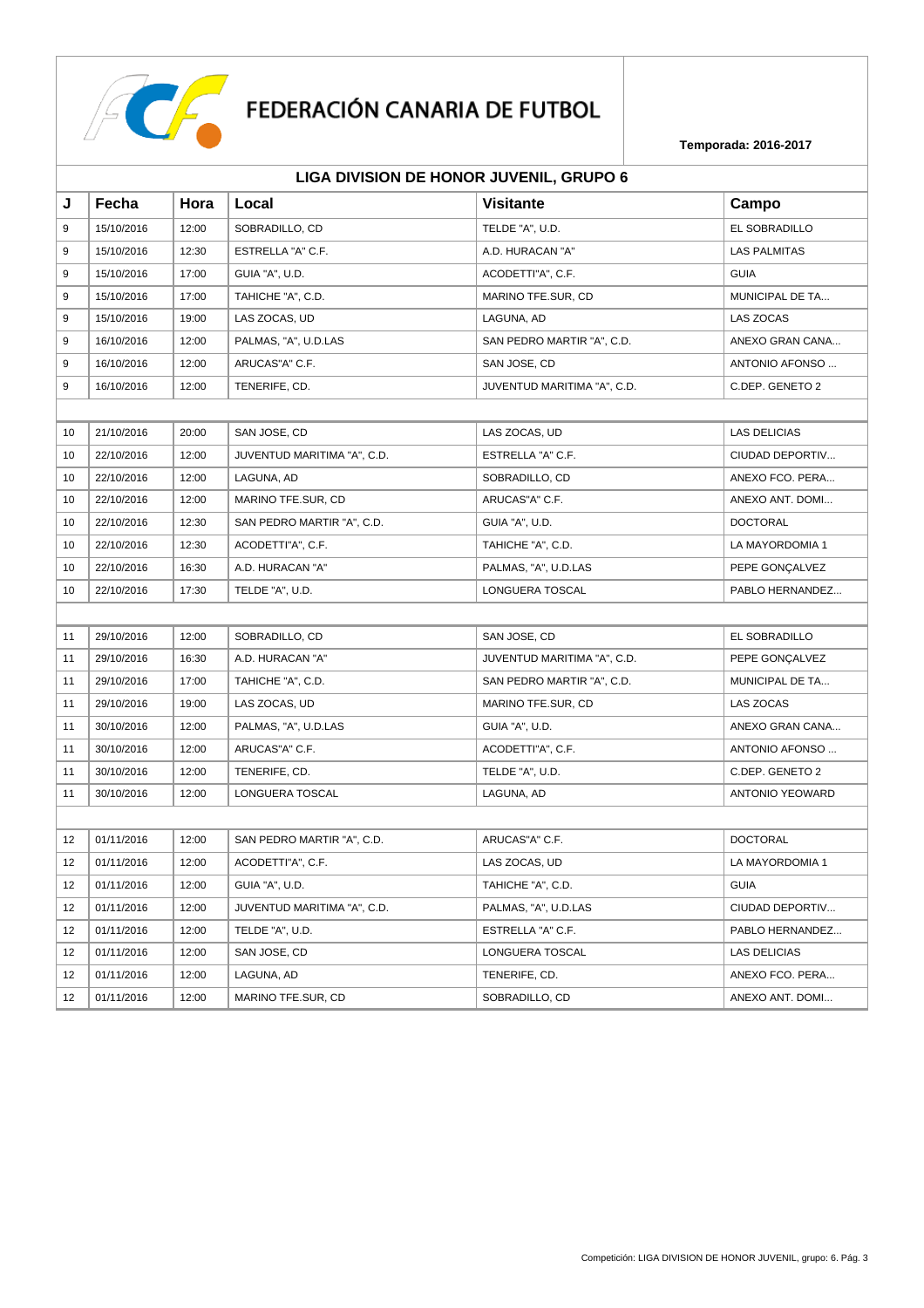

| J  | Fecha      | Hora  | Local                       | <b>Visitante</b>            | Campo                  |
|----|------------|-------|-----------------------------|-----------------------------|------------------------|
| 13 | 05/11/2016 | 12:00 | TENERIFE, CD.               | SAN JOSE, CD                | C.DEP. GENETO 2        |
| 13 | 05/11/2016 | 12:00 | SOBRADILLO, CD              | ACODETTI"A", C.F.           | EL SOBRADILLO          |
| 13 | 05/11/2016 | 12:30 | ESTRELLA "A" C.F.           | LAGUNA, AD                  | <b>LAS PALMITAS</b>    |
| 13 | 05/11/2016 | 16:30 | A.D. HURACAN "A"            | TELDE "A", U.D.             | PEPE GONÇALVEZ         |
| 13 | 05/11/2016 | 17:00 | LAS ZOCAS, UD               | SAN PEDRO MARTIR "A", C.D.  | LAS ZOCAS              |
| 13 | 06/11/2016 | 12:00 | ARUCAS"A" C.F.              | GUIA "A", U.D.              | ANTONIO AFONSO         |
| 13 | 06/11/2016 | 12:00 | LONGUERA TOSCAL             | MARINO TFE.SUR, CD          | <b>ANTONIO YEOWARD</b> |
| 13 | 06/11/2016 | 14:00 | PALMAS, "A", U.D.LAS        | TAHICHE "A", C.D.           | ANEXO GRAN CANA        |
|    |            |       |                             |                             |                        |
| 14 | 12/11/2016 | 12:00 | SAN JOSE, CD                | ESTRELLA "A" C.F.           | <b>LAS DELICIAS</b>    |
| 14 | 12/11/2016 | 12:00 | LAGUNA, AD                  | A.D. HURACAN "A"            | ANEXO FCO. PERA        |
| 14 | 12/11/2016 | 12:00 | MARINO TFE.SUR, CD          | TENERIFE, CD.               | ANEXO ANT. DOMI        |
| 14 | 12/11/2016 | 12:30 | SAN PEDRO MARTIR "A", C.D.  | SOBRADILLO, CD              | <b>DOCTORAL</b>        |
| 14 | 12/11/2016 | 12:30 | ACODETTI"A", C.F.           | LONGUERA TOSCAL             | LA MAYORDOMIA 1        |
| 14 | 12/11/2016 | 17:00 | GUIA "A", U.D.              | LAS ZOCAS, UD               | <b>GUIA</b>            |
| 14 | 12/11/2016 | 17:00 | TAHICHE "A", C.D.           | ARUCAS"A" C.F.              | MUNICIPAL DE TA        |
| 14 | 12/11/2016 | 17:30 | TELDE "A", U.D.             | JUVENTUD MARITIMA "A", C.D. | PABLO HERNANDEZ        |
|    |            |       |                             |                             |                        |
| 15 | 19/11/2016 | 12:00 | JUVENTUD MARITIMA "A", C.D. | LAGUNA, AD                  | CIUDAD DEPORTIV        |
| 15 | 19/11/2016 | 12:00 | TENERIFE, CD.               | ACODETTI"A", C.F.           | C.DEP. GENETO 2        |
| 15 | 19/11/2016 | 12:00 | SOBRADILLO, CD              | GUIA "A", U.D.              | EL SOBRADILLO          |
| 15 | 19/11/2016 | 12:30 | ESTRELLA "A" C.F.           | MARINO TFE.SUR, CD          | <b>LAS PALMITAS</b>    |
| 15 | 19/11/2016 | 16:30 | A.D. HURACAN "A"            | SAN JOSE, CD                | PEPE GONÇALVEZ         |
| 15 | 19/11/2016 | 17:00 | LAS ZOCAS, UD               | TAHICHE "A", C.D.           | LAS ZOCAS              |
| 15 | 20/11/2016 | 10:00 | PALMAS, "A", U.D.LAS        | ARUCAS"A" C.F.              | ANEXO GRAN CANA        |
| 15 | 20/11/2016 | 12:00 | LONGUERA TOSCAL             | SAN PEDRO MARTIR "A", C.D.  | <b>ANTONIO YEOWARD</b> |
|    |            |       |                             |                             |                        |
| 16 | 26/11/2016 | 12:00 | SAN JOSE, CD                | JUVENTUD MARITIMA "A", C.D. | <b>LAS DELICIAS</b>    |
| 16 | 26/11/2016 | 12:00 | MARINO TFE.SUR, CD          | A.D. HURACAN "A"            | ANEXO ANT. DOMI        |
| 16 | 26/11/2016 | 12:30 | SAN PEDRO MARTIR "A", C.D.  | TENERIFE, CD.               | <b>DOCTORAL</b>        |
| 16 | 26/11/2016 | 12:30 | ACODETTI"A", C.F.           | ESTRELLA "A" C.F.           | LA MAYORDOMIA 1        |
| 16 | 26/11/2016 | 17:00 | GUIA "A", U.D.              | LONGUERA TOSCAL             | <b>GUIA</b>            |
| 16 | 26/11/2016 | 17:00 | TAHICHE "A", C.D.           | SOBRADILLO, CD              | MUNICIPAL DE TA        |
| 16 | 27/11/2016 | 12:00 | PALMAS, "A", U.D.LAS        | TELDE "A", U.D.             | ANEXO GRAN CANA        |
| 16 | 27/11/2016 | 12:00 | ARUCAS"A" C.F.              | LAS ZOCAS, UD               | ANTONIO AFONSO         |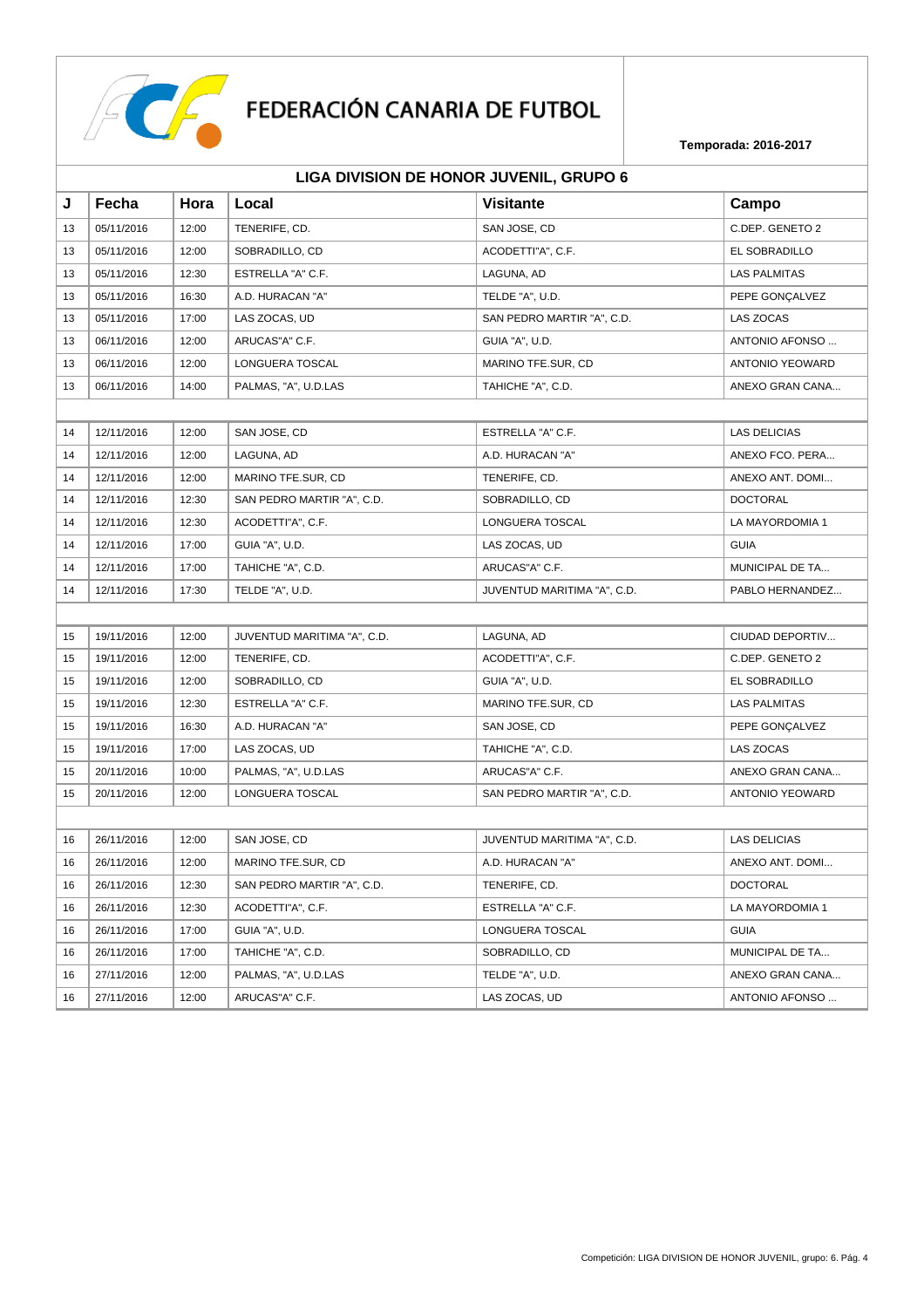

| J  | Fecha      | Hora  | Local                       | <b>Visitante</b>            | Campo               |
|----|------------|-------|-----------------------------|-----------------------------|---------------------|
| 17 | 03/12/2016 | 12:00 | JUVENTUD MARITIMA "A", C.D. | MARINO TFE.SUR, CD          | CIUDAD DEPORTIV     |
| 17 | 03/12/2016 | 12:00 | TENERIFE, CD.               | GUIA "A", U.D.              | C.DEP. GENETO 2     |
| 17 | 03/12/2016 | 12:00 | SOBRADILLO, CD              | ARUCAS"A" C.F.              | EL SOBRADILLO       |
| 17 | 03/12/2016 | 12:30 | ESTRELLA "A" C.F.           | SAN PEDRO MARTIR "A", C.D.  | <b>LAS PALMITAS</b> |
| 17 | 03/12/2016 | 16:30 | A.D. HURACAN "A"            | ACODETTI"A", C.F.           | PEPE GONÇALVEZ      |
| 17 | 03/12/2016 | 17:00 | LAS ZOCAS, UD               | PALMAS, "A", U.D.LAS        | <b>LAS ZOCAS</b>    |
| 17 | 03/12/2016 | 17:30 | TELDE "A", U.D.             | LAGUNA, AD                  | PABLO HERNANDEZ     |
| 17 | 04/12/2016 | 12:00 | <b>LONGUERA TOSCAL</b>      | TAHICHE "A", C.D.           | ANTONIO YEOWARD     |
|    |            |       |                             |                             |                     |
| 18 | 07/12/2016 | 21:00 | ESTRELLA "A" C.F.           | GUIA "A", U.D.              | <b>LAS PALMITAS</b> |
| 18 | 08/12/2016 | 12:00 | A.D. HURACAN "A"            | SAN PEDRO MARTIR "A", C.D.  | PEPE GONÇALVEZ      |
| 18 | 08/12/2016 | 12:00 | JUVENTUD MARITIMA "A", C.D. | ACODETTI"A", C.F.           | CIUDAD DEPORTIV     |
| 18 | 08/12/2016 | 12:00 | TELDE "A", U.D.             | SAN JOSE, CD                | PABLO HERNANDEZ     |
| 18 | 08/12/2016 | 12:00 | TENERIFE, CD.               | TAHICHE "A", C.D.           | C.DEP. GENETO 2     |
| 18 | 08/12/2016 | 12:00 | LONGUERA TOSCAL             | ARUCAS"A" C.F.              | ANTONIO YEOWARD     |
| 18 | 08/12/2016 | 12:00 | SOBRADILLO, CD              | LAS ZOCAS, UD               | EL SOBRADILLO       |
| 18 | 08/12/2016 | 12:00 | LAGUNA, AD                  | PALMAS, "A", U.D.LAS        | ANEXO FCO. PERA     |
|    |            |       |                             |                             |                     |
| 19 | 10/12/2016 | 12:00 | SAN JOSE, CD                | LAGUNA, AD                  | <b>LAS DELICIAS</b> |
| 19 | 10/12/2016 | 12:00 | MARINO TFE.SUR, CD          | TELDE "A", U.D.             | ANEXO ANT. DOMI     |
| 19 | 10/12/2016 | 12:30 | SAN PEDRO MARTIR "A", C.D.  | JUVENTUD MARITIMA "A", C.D. | <b>DOCTORAL</b>     |
| 19 | 10/12/2016 | 17:00 | GUIA "A", U.D.              | A.D. HURACAN "A"            | <b>GUIA</b>         |
| 19 | 10/12/2016 | 17:00 | TAHICHE "A", C.D.           | ESTRELLA "A" C.F.           | MUNICIPAL DE TA     |
| 19 | 10/12/2016 | 19:00 | LAS ZOCAS, UD               | LONGUERA TOSCAL             | LAS ZOCAS           |
| 19 | 11/12/2016 | 12:00 | ARUCAS"A" C.F.              | TENERIFE, CD.               | ANTONIO AFONSO      |
| 19 | 11/12/2016 | 14:00 | PALMAS, "A", U.D.LAS        | SOBRADILLO, CD              | ANEXO GRAN CANA     |
|    |            |       |                             |                             |                     |
| 20 | 17/12/2016 | 12:00 | JUVENTUD MARITIMA "A", C.D. | GUIA "A", U.D.              | CIUDAD DEPORTIV     |
| 20 | 17/12/2016 | 12:00 | TENERIFE, CD.               | LAS ZOCAS, UD               | C.DEP. GENETO 2     |
| 20 | 17/12/2016 | 12:00 | SAN JOSE, CD                | PALMAS, "A", U.D.LAS        | <b>LAS DELICIAS</b> |
| 20 | 17/12/2016 | 12:00 | LAGUNA, AD                  | MARINO TFE.SUR, CD          | ANEXO FCO. PERA     |
| 20 | 17/12/2016 | 12:30 | ESTRELLA "A" C.F.           | ARUCAS"A" C.F.              | <b>LAS PALMITAS</b> |
| 20 | 17/12/2016 | 16:30 | A.D. HURACAN "A"            | TAHICHE "A", C.D.           | PEPE GONCALVEZ      |
| 20 | 18/12/2016 | 12:00 | TELDE "A", U.D.             | ACODETTI"A", C.F.           | PABLO HERNANDEZ     |
| 20 | 18/12/2016 | 12:00 | LONGUERA TOSCAL             | SOBRADILLO, CD              | ANTONIO YEOWARD     |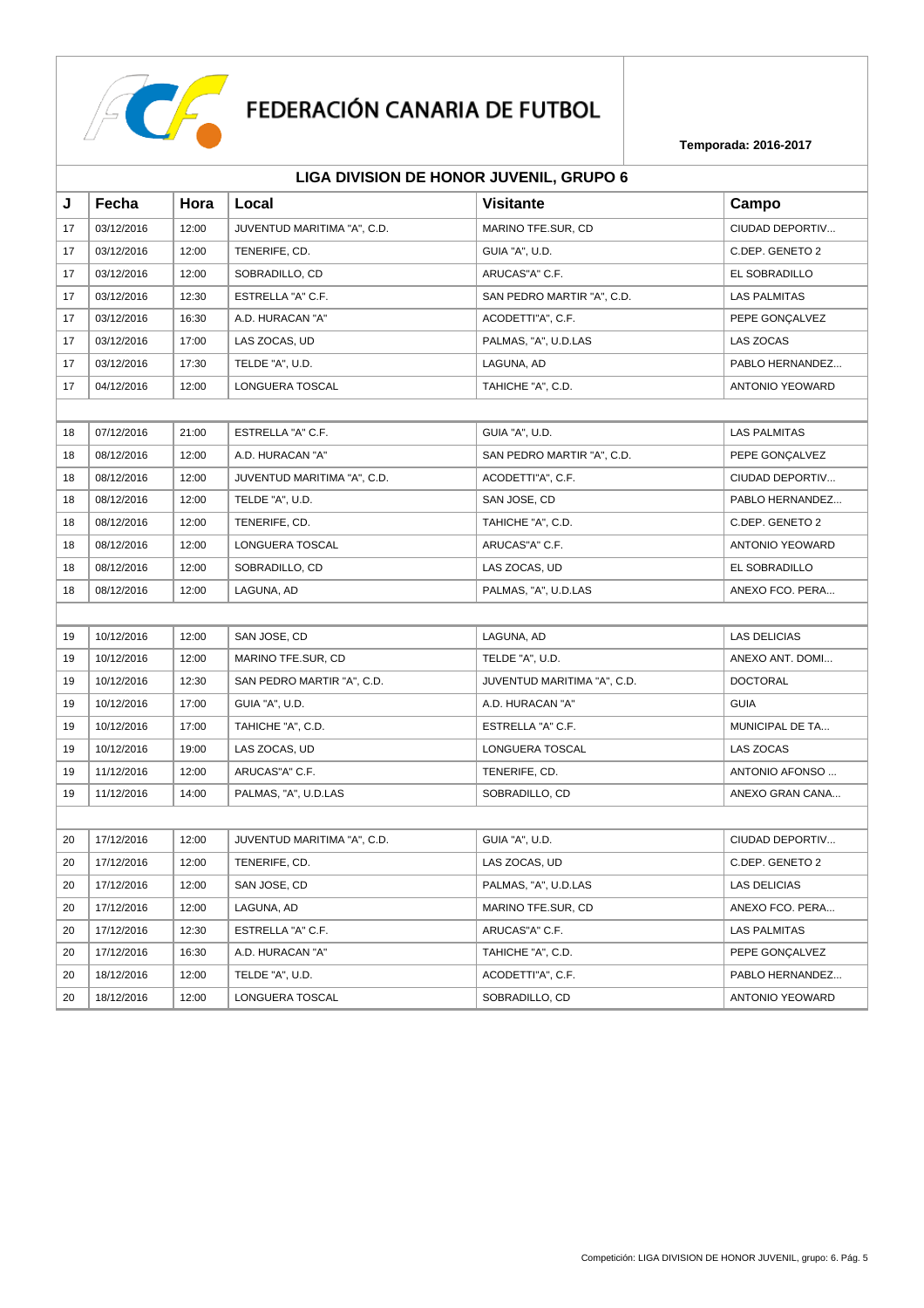

| J  | Fecha      | Hora  | Local                       | <b>Visitante</b>            | Campo               |
|----|------------|-------|-----------------------------|-----------------------------|---------------------|
| 21 | 07/01/2017 | 12:00 | SOBRADILLO, CD              | TENERIFE, CD.               | EL SOBRADILLO       |
| 21 | 07/01/2017 | 12:00 | MARINO TFE.SUR, CD          | SAN JOSE, CD                | ANEXO ANT. DOMI     |
| 21 | 07/01/2017 | 12:30 | SAN PEDRO MARTIR "A", C.D.  | TELDE "A", U.D.             | <b>DOCTORAL</b>     |
| 21 | 07/01/2017 | 12:30 | ACODETTI"A", C.F.           | LAGUNA, AD                  | LA MAYORDOMIA 1     |
| 21 | 07/01/2017 | 17:00 | TAHICHE "A", C.D.           | JUVENTUD MARITIMA "A", C.D. | MUNICIPAL DE TA     |
| 21 | 07/01/2017 | 17:00 | LAS ZOCAS, UD               | ESTRELLA "A" C.F.           | LAS ZOCAS           |
| 21 | 08/01/2017 | 12:00 | PALMAS, "A", U.D.LAS        | LONGUERA TOSCAL             | ANEXO GRAN CANA     |
| 21 | 08/01/2017 | 12:00 | ARUCAS"A" C.F.              | A.D. HURACAN "A"            | ANTONIO AFONSO      |
|    |            |       |                             |                             |                     |
| 22 | 14/01/2017 | 12:00 | JUVENTUD MARITIMA "A", C.D. | ARUCAS"A" C.F.              | CIUDAD DEPORTIV     |
| 22 | 14/01/2017 | 12:00 | SAN JOSE, CD                | ACODETTI"A", C.F.           | <b>LAS DELICIAS</b> |
| 22 | 14/01/2017 | 12:00 | LAGUNA, AD                  | SAN PEDRO MARTIR "A", C.D.  | ANEXO FCO. PERA     |
| 22 | 14/01/2017 | 12:00 | MARINO TFE.SUR, CD          | PALMAS, "A", U.D.LAS        | ANEXO ANT. DOMI     |
| 22 | 14/01/2017 | 12:30 | ESTRELLA "A" C.F.           | SOBRADILLO, CD              | <b>LAS PALMITAS</b> |
| 22 | 14/01/2017 | 16:30 | A.D. HURACAN "A"            | LAS ZOCAS, UD               | PEPE GONÇALVEZ      |
| 22 | 14/01/2017 | 17:30 | TELDE "A", U.D.             | GUIA "A", U.D.              | PABLO HERNANDEZ     |
| 22 | 15/01/2017 | 12:00 | TENERIFE, CD.               | LONGUERA TOSCAL             | C.DEP. GENETO 2     |
|    |            |       |                             |                             |                     |
| 23 | 21/01/2017 | 12:00 | SOBRADILLO, CD              | A.D. HURACAN "A"            | EL SOBRADILLO       |
| 23 | 21/01/2017 | 12:30 | SAN PEDRO MARTIR "A", C.D.  | SAN JOSE, CD                | <b>DOCTORAL</b>     |
| 23 | 21/01/2017 | 12:30 | ACODETTI"A", C.F.           | MARINO TFE.SUR, CD          | LA MAYORDOMIA 1     |
| 23 | 21/01/2017 | 17:00 | GUIA "A", U.D.              | LAGUNA, AD                  | <b>GUIA</b>         |
| 23 | 21/01/2017 | 17:00 | TAHICHE "A", C.D.           | TELDE "A", U.D.             | MUNICIPAL DE TA     |
| 23 | 21/01/2017 | 17:00 | LAS ZOCAS, UD               | JUVENTUD MARITIMA "A", C.D. | LAS ZOCAS           |
| 23 | 22/01/2017 | 12:00 | PALMAS, "A", U.D.LAS        | TENERIFE, CD.               | ANEXO GRAN CANA     |
| 23 | 22/01/2017 | 12:00 | LONGUERA TOSCAL             | ESTRELLA "A" C.F.           | ANTONIO YEOWARD     |
|    |            |       |                             |                             |                     |
| 24 | 28/01/2017 | 12:00 | JUVENTUD MARITIMA "A", C.D. | SOBRADILLO, CD              | CIUDAD DEPORTIV     |
| 24 | 28/01/2017 | 12:00 | SAN JOSE, CD                | GUIA "A", U.D.              | <b>LAS DELICIAS</b> |
| 24 | 28/01/2017 | 12:00 | LAGUNA, AD                  | TAHICHE "A", C.D.           | ANEXO FCO. PERA     |
| 24 | 28/01/2017 | 12:00 | MARINO TFE.SUR, CD          | SAN PEDRO MARTIR "A", C.D.  | ANEXO ANT. DOMI     |
| 24 | 28/01/2017 | 12:30 | ESTRELLA "A" C.F.           | TENERIFE, CD.               | <b>LAS PALMITAS</b> |
| 24 | 28/01/2017 | 12:30 | ACODETTI"A", C.F.           | PALMAS, "A", U.D.LAS        | LA MAYORDOMIA 1     |
| 24 | 28/01/2017 | 16:30 | A.D. HURACAN "A"            | LONGUERA TOSCAL             | PEPE GONCALVEZ      |
| 24 | 28/01/2017 | 17:30 | TELDE "A", U.D.             | ARUCAS"A" C.F.              | PABLO HERNANDEZ     |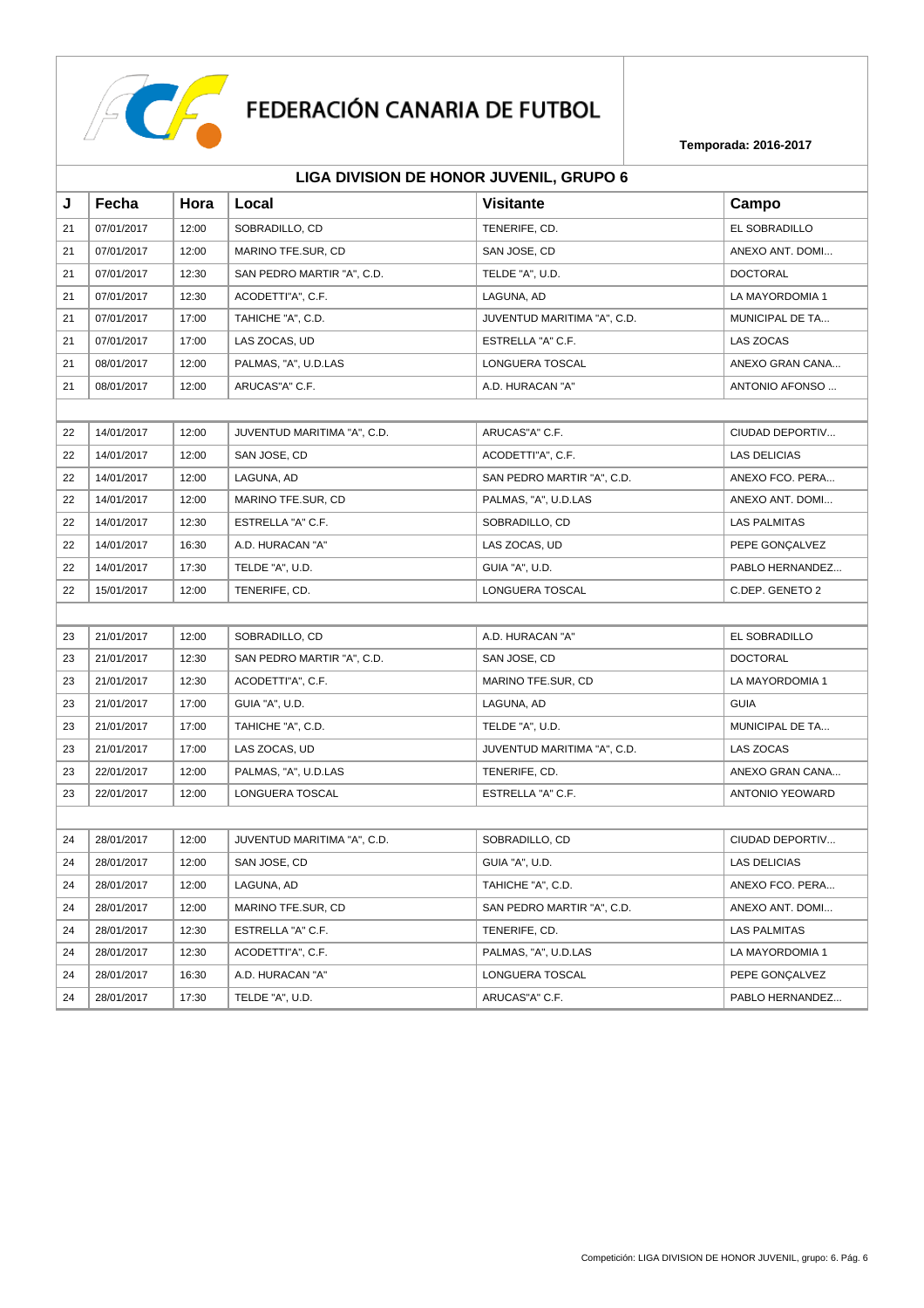

| J  | Fecha      | Hora  | Local                       | <b>Visitante</b>            | Campo               |
|----|------------|-------|-----------------------------|-----------------------------|---------------------|
| 25 | 04/02/2017 | 12:00 | TENERIFE, CD.               | A.D. HURACAN "A"            | C.DEP. GENETO 2     |
| 25 | 04/02/2017 | 12:30 | SAN PEDRO MARTIR "A", C.D.  | ACODETTI"A", C.F.           | <b>DOCTORAL</b>     |
| 25 | 04/02/2017 | 17:00 | GUIA "A", U.D.              | MARINO TFE.SUR. CD          | <b>GUIA</b>         |
| 25 | 04/02/2017 | 17:00 | TAHICHE "A", C.D.           | SAN JOSE, CD                | MUNICIPAL DE TA     |
| 25 | 04/02/2017 | 17:00 | LAS ZOCAS, UD               | TELDE "A", U.D.             | LAS ZOCAS           |
| 25 | 05/02/2017 | 12:00 | PALMAS, "A", U.D.LAS        | ESTRELLA "A" C.F.           | ANEXO GRAN CANA     |
| 25 | 05/02/2017 | 12:00 | ARUCAS"A" C.F.              | LAGUNA, AD                  | ANTONIO AFONSO      |
| 25 | 05/02/2017 | 12:00 | LONGUERA TOSCAL             | JUVENTUD MARITIMA "A", C.D. | ANTONIO YEOWARD     |
|    |            |       |                             |                             |                     |
| 26 | 11/02/2017 | 12:00 | JUVENTUD MARITIMA "A", C.D. | TENERIFE, CD.               | CIUDAD DEPORTIV     |
| 26 | 11/02/2017 | 12:00 | SAN JOSE, CD                | ARUCAS"A" C.F.              | <b>LAS DELICIAS</b> |
| 26 | 11/02/2017 | 12:00 | LAGUNA, AD                  | LAS ZOCAS, UD               | ANEXO FCO. PERA     |
| 26 | 11/02/2017 | 12:00 | MARINO TFE.SUR, CD          | TAHICHE "A", C.D.           | ANEXO ANT. DOMI     |
| 26 | 11/02/2017 | 12:30 | SAN PEDRO MARTIR "A", C.D.  | PALMAS, "A", U.D.LAS        | <b>DOCTORAL</b>     |
| 26 | 11/02/2017 | 12:30 | ACODETTI"A", C.F.           | GUIA "A", U.D.              | LA MAYORDOMIA 1     |
| 26 | 11/02/2017 | 16:30 | A.D. HURACAN "A"            | ESTRELLA "A" C.F.           | PEPE GONÇALVEZ      |
| 26 | 11/02/2017 | 17:30 | TELDE "A", U.D.             | SOBRADILLO, CD              | PABLO HERNANDEZ     |
|    |            |       |                             |                             |                     |
| 27 | 18/02/2017 | 12:00 | SOBRADILLO, CD              | LAGUNA, AD                  | EL SOBRADILLO       |
| 27 | 18/02/2017 | 12:30 | ESTRELLA "A" C.F.           | JUVENTUD MARITIMA "A", C.D. | <b>LAS PALMITAS</b> |
| 27 | 18/02/2017 | 17:00 | GUIA "A", U.D.              | SAN PEDRO MARTIR "A", C.D.  | <b>GUIA</b>         |
| 27 | 18/02/2017 | 17:00 | TAHICHE "A", C.D.           | ACODETTI"A", C.F.           | MUNICIPAL DE TA     |
| 27 | 18/02/2017 | 19:00 | LAS ZOCAS, UD               | SAN JOSE, CD                | LAS ZOCAS           |
| 27 | 19/02/2017 | 12:00 | PALMAS, "A", U.D.LAS        | A.D. HURACAN "A"            | ANEXO GRAN CANA     |
| 27 | 19/02/2017 | 12:00 | ARUCAS"A" C.F.              | MARINO TFE.SUR, CD          | ANTONIO AFONSO      |
| 27 | 19/02/2017 | 12:00 | LONGUERA TOSCAL             | TELDE "A", U.D.             | ANTONIO YEOWARD     |
|    |            |       |                             |                             |                     |
| 28 | 24/02/2017 | 20:00 | SAN JOSE, CD                | SOBRADILLO, CD              | <b>LAS DELICIAS</b> |
| 28 | 25/02/2017 | 12:00 | JUVENTUD MARITIMA "A", C.D. | A.D. HURACAN "A"            | CIUDAD DEPORTIV     |
| 28 | 25/02/2017 | 12:00 | LAGUNA, AD                  | LONGUERA TOSCAL             | ANEXO FCO. PERA     |
| 28 | 25/02/2017 | 12:00 | MARINO TFE.SUR, CD          | LAS ZOCAS, UD               | ANEXO ANT. DOMI     |
| 28 | 25/02/2017 | 12:30 | SAN PEDRO MARTIR "A", C.D.  | TAHICHE "A", C.D.           | <b>DOCTORAL</b>     |
| 28 | 25/02/2017 | 12:30 | ACODETTI"A", C.F.           | ARUCAS"A" C.F.              | LA MAYORDOMIA 1     |
| 28 | 25/02/2017 | 17:00 | GUIA "A", U.D.              | PALMAS, "A", U.D.LAS        | <b>GUIA</b>         |
| 28 | 25/02/2017 | 17:30 | TELDE "A", U.D.             | TENERIFE, CD.               | PABLO HERNANDEZ     |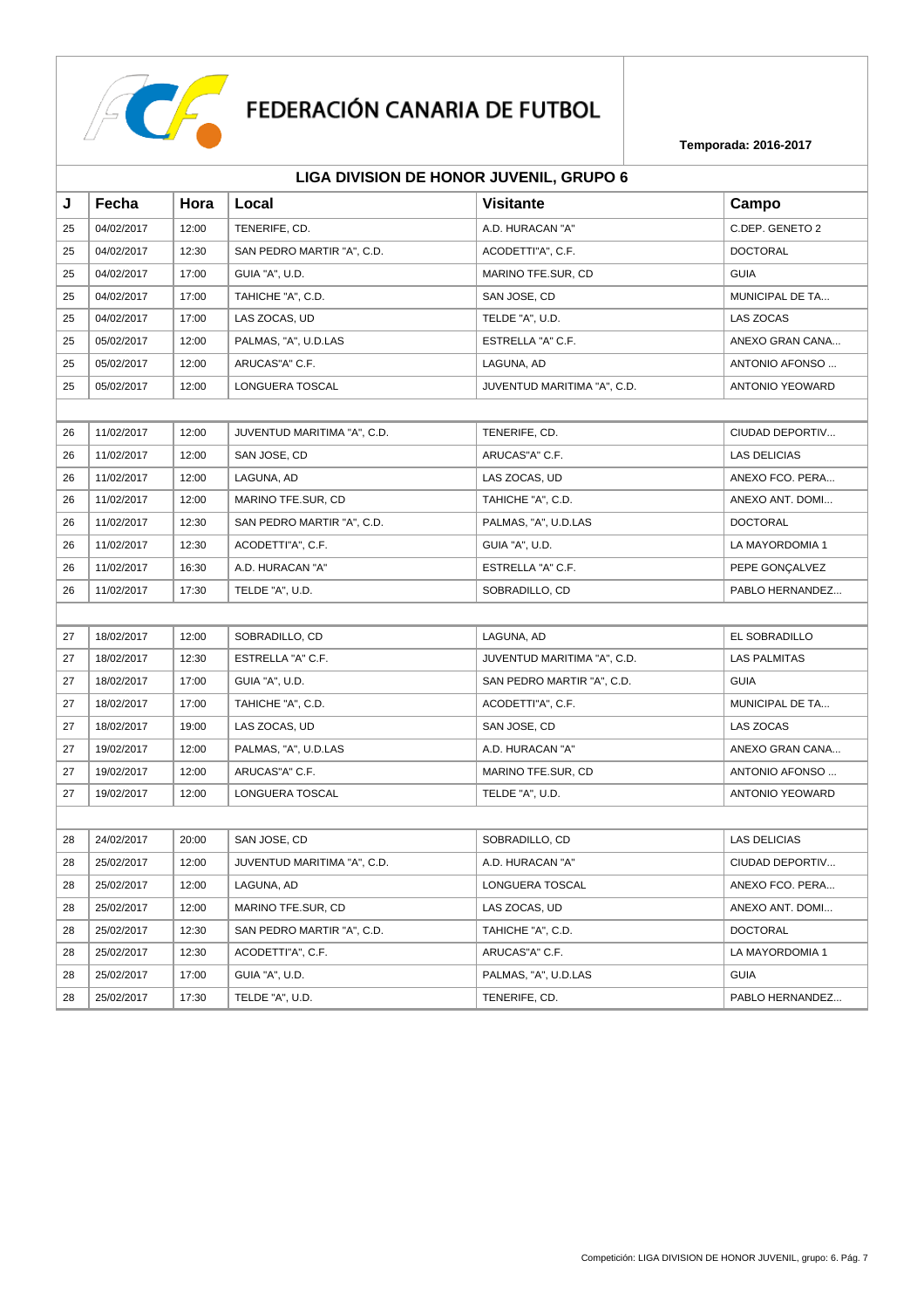

| J  | Fecha      | Hora  | Local                       | <b>Visitante</b>            | Campo               |
|----|------------|-------|-----------------------------|-----------------------------|---------------------|
| 29 | 04/03/2017 | 12:00 | SOBRADILLO, CD              | MARINO TFE.SUR, CD          | EL SOBRADILLO       |
| 29 | 04/03/2017 | 12:30 | ESTRELLA "A" C.F.           | TELDE "A", U.D.             | <b>LAS PALMITAS</b> |
| 29 | 04/03/2017 | 17:00 | TAHICHE "A", C.D.           | GUIA "A", U.D.              | MUNICIPAL DE TA     |
| 29 | 04/03/2017 | 17:00 | LAS ZOCAS, UD               | ACODETTI"A", C.F.           | LAS ZOCAS           |
| 29 | 05/03/2017 | 12:00 | PALMAS, "A", U.D.LAS        | JUVENTUD MARITIMA "A", C.D. | ANEXO GRAN CANA     |
| 29 | 05/03/2017 | 12:00 | ARUCAS"A" C.F.              | SAN PEDRO MARTIR "A", C.D.  | ANTONIO AFONSO      |
| 29 | 05/03/2017 | 12:00 | TENERIFE, CD.               | LAGUNA, AD                  | C.DEP. GENETO 2     |
| 29 | 05/03/2017 | 12:00 | <b>LONGUERA TOSCAL</b>      | SAN JOSE, CD                | ANTONIO YEOWARD     |
|    |            |       |                             |                             |                     |
| 30 | 10/03/2017 | 20:00 | SAN JOSE, CD                | TENERIFE, CD.               | <b>LAS DELICIAS</b> |
| 30 | 11/03/2017 | 12:00 | LAGUNA, AD                  | ESTRELLA "A" C.F.           | ANEXO FCO. PERA     |
| 30 | 11/03/2017 | 12:00 | MARINO TFE.SUR, CD          | LONGUERA TOSCAL             | ANEXO ANT. DOMI     |
| 30 | 11/03/2017 | 12:30 | SAN PEDRO MARTIR "A", C.D.  | LAS ZOCAS, UD               | <b>DOCTORAL</b>     |
| 30 | 11/03/2017 | 12:30 | ACODETTI"A", C.F.           | SOBRADILLO, CD              | LA MAYORDOMIA 1     |
| 30 | 11/03/2017 | 17:00 | GUIA "A", U.D.              | ARUCAS"A" C.F.              | <b>GUIA</b>         |
| 30 | 11/03/2017 | 17:00 | TAHICHE "A", C.D.           | PALMAS, "A", U.D.LAS        | MUNICIPAL DE TA     |
| 30 | 11/03/2017 | 17:30 | TELDE "A", U.D.             | A.D. HURACAN "A"            | PABLO HERNANDEZ     |
|    |            |       |                             |                             |                     |
| 31 | 18/03/2017 | 12:00 | JUVENTUD MARITIMA "A", C.D. | TELDE "A", U.D.             | CIUDAD DEPORTIV     |
| 31 | 18/03/2017 | 12:00 | SOBRADILLO, CD              | SAN PEDRO MARTIR "A", C.D.  | EL SOBRADILLO       |
| 31 | 18/03/2017 | 12:30 | ESTRELLA "A" C.F.           | SAN JOSE, CD                | <b>LAS PALMITAS</b> |
| 31 | 18/03/2017 | 16:30 | A.D. HURACAN "A"            | LAGUNA, AD                  | PEPE GONÇALVEZ      |
| 31 | 18/03/2017 | 17:00 | LAS ZOCAS, UD               | GUIA "A", U.D.              | <b>LAS ZOCAS</b>    |
| 31 | 19/03/2017 | 12:00 | ARUCAS"A" C.F.              | TAHICHE "A", C.D.           | ANTONIO AFONSO      |
| 31 | 19/03/2017 | 12:00 | TENERIFE, CD.               | MARINO TFE.SUR, CD          | C.DEP. GENETO 2     |
| 31 | 19/03/2017 | 12:00 | LONGUERA TOSCAL             | ACODETTI"A", C.F.           | ANTONIO YEOWARD     |
|    |            |       |                             |                             |                     |
| 32 | 25/03/2017 | 12:00 | SAN JOSE, CD                | A.D. HURACAN "A"            | <b>LAS DELICIAS</b> |
| 32 | 25/03/2017 | 12:00 | LAGUNA, AD                  | JUVENTUD MARITIMA "A", C.D. | ANEXO FCO. PERA     |
| 32 | 25/03/2017 | 12:00 | MARINO TFE.SUR, CD          | ESTRELLA "A" C.F.           | ANEXO ANT. DOMI     |
| 32 | 25/03/2017 | 12:30 | SAN PEDRO MARTIR "A", C.D.  | <b>LONGUERA TOSCAL</b>      | <b>DOCTORAL</b>     |
| 32 | 25/03/2017 | 12:30 | ACODETTI"A", C.F.           | TENERIFE, CD.               | LA MAYORDOMIA 1     |
| 32 | 25/03/2017 | 17:00 | GUIA "A", U.D.              | SOBRADILLO, CD              | <b>GUIA</b>         |
| 32 | 25/03/2017 | 17:00 | TAHICHE "A", C.D.           | LAS ZOCAS, UD               | MUNICIPAL DE TA     |
| 32 | 26/03/2017 | 12:00 | ARUCAS"A" C.F.              | PALMAS, "A", U.D.LAS        | ANTONIO AFONSO      |